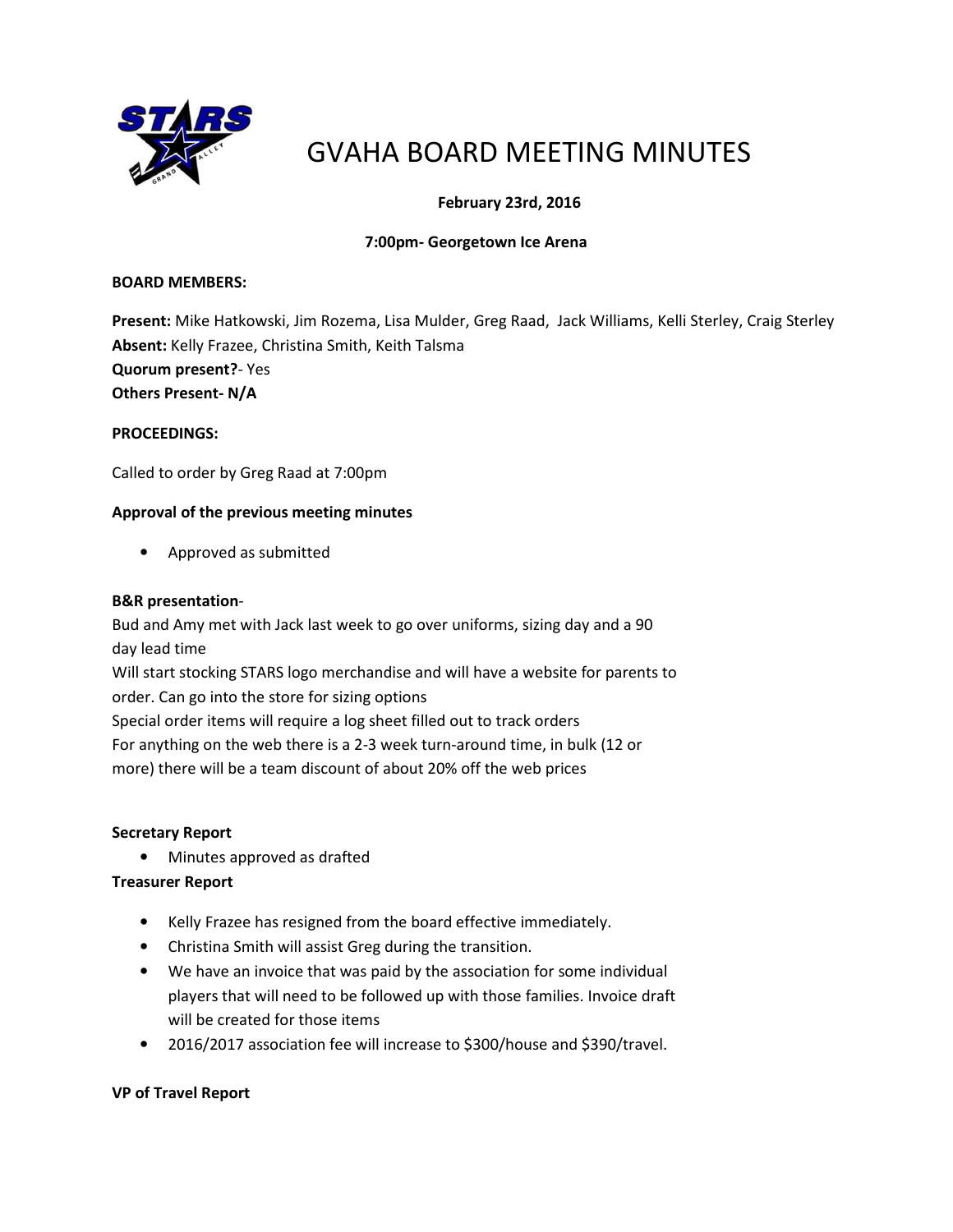- Coaches have been announced for 2016/2017.
- First week in May will be tryouts. Dates to be announced.

# VP House Report

- Squirt 1 and PeeWee House won Adray Silver.
- Jim will setup a meeting to talk to Cross Ice and Mites to get feedback on the incoming Squirts and PeeWees
- Will meet with the Squirt coaches about how the ADM practice model worked
- The association party is set for March  $26<sup>th</sup>$  at the rink
- We will charge attendees a \$ once we get an idea of cost. Any additional donations above per person fee will go to the scholarship fund
- We will do raffle tickets for a stick (B&R donation) and maybe a 50/50 drawing

# Hockey Director Report

- Adray Tournament went well that we hosted.
- Try Hockey for Free- 40 kids attended with lots of volunteers. 17 of them – GVSU and Bantam A
- Keith will add attendees to the email blasts to get interest in returning for league play

# Fundraising Report

• Lots of new families in Mites and Cross Ice, no new fundraisers scheduled.

# Communications Director Report

- Online Registration will be put on the website for the 2016/2017 season
- If want to pay online they will need to pay the transaction fee.
- Mike H. would like to have credit cards on file in order to take payments out automatically on a set schedule.
- Greg will get signups/contracts updated for the website posting
- Instead of a newsletter we will have a STAR player of the month with a consistent format to be used each time.

# Township Representative Report